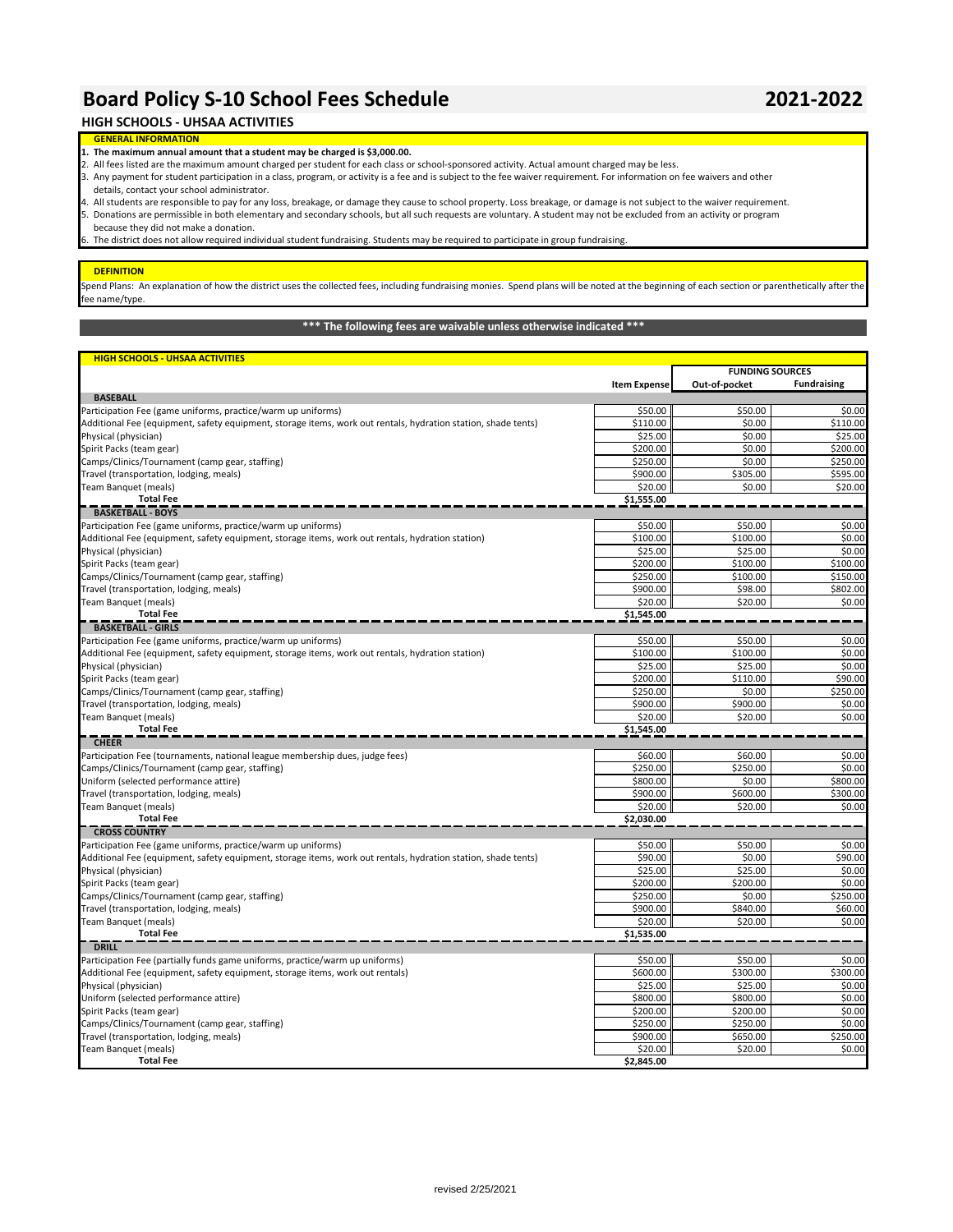| <b>HIGH SCHOOLS - UHSAA ACTIVITIES continued</b>                                                                                         |                     |                                         |                     |
|------------------------------------------------------------------------------------------------------------------------------------------|---------------------|-----------------------------------------|---------------------|
|                                                                                                                                          | <b>Item Expense</b> | <b>FUNDING SOURCES</b><br>Out-of-pocket | <b>Fundraising</b>  |
| <b>FOOTBALL</b>                                                                                                                          |                     |                                         |                     |
| Participation Fee (game uniforms, practice/warm up uniforms)                                                                             | \$50.00             | \$50.00                                 | \$0.00              |
| Additional Fee (equipment, safety equipment, storage items, work out rentals, hydration station, shade tents, video for                  |                     |                                         |                     |
| games (HUDL))                                                                                                                            | \$100.00            | \$100.00                                | \$0.00              |
| Physical (physician)                                                                                                                     | \$25.00<br>\$200.00 | \$25.00                                 | \$0.00<br>\$200.00  |
| Spirit Packs (team gear)<br>Helmet Safety (reconditioning, certification)                                                                | \$55.00             | \$0.00<br>\$0.00                        | \$55.00             |
| Camps/Clinics/Tournament (camp gear, staffing)                                                                                           | \$250.00            | \$0.00                                  | \$250.00            |
| Pre-game Activities (diversion, team building activities, meals)                                                                         | \$96.00             | \$96.00                                 | \$0.00              |
| Travel (transportation, lodging, meals)                                                                                                  | \$900.00            | \$700.00                                | \$200.00            |
| Team Banquet (meals)                                                                                                                     | \$20.00             | \$20.00                                 | \$0.00              |
| <b>Total Fee</b>                                                                                                                         | \$1,696.00          |                                         |                     |
| <b>FORENSICS</b>                                                                                                                         |                     |                                         |                     |
| Participation Fee (partially funds game uniforms, practice/warm up uniforms)<br>Camps/Clinics/Tournament (camp gear, staffing)           | \$60.00<br>\$250.00 | \$60.00<br>\$250.00                     | \$0.00<br>\$0.00    |
| Travel (transportation, lodging, meals)                                                                                                  | \$900.00            | \$600.00                                | \$300.00            |
| Team Banquet (meals)                                                                                                                     | \$20.00             | \$20.00                                 | \$0.00              |
| <b>Total Fee</b>                                                                                                                         | \$1,230.00          |                                         |                     |
| <b>GOLF</b>                                                                                                                              |                     |                                         |                     |
| Participation Fee (game uniforms, practice/warm up uniforms)                                                                             | \$50.00             | \$50.00                                 | \$0.00              |
| Additional Fee (equipment, safety equipment, storage items, work out rentals, hydration station, shade tents, green fees,                |                     |                                         |                     |
| golf bags)<br>Physical (physician)                                                                                                       | \$120.00<br>\$25.00 | \$0.00<br>\$25.00                       | \$120.00<br>\$0.00  |
| Spirit Packs (team gear)                                                                                                                 | \$200.00            | \$200.00                                | \$0.00              |
| Camps/Clinics/Tournament                                                                                                                 | \$250.00            | \$0.00                                  | \$250.00            |
| Travel (transportation, lodging, meals)                                                                                                  | \$900.00            | \$900.00                                | \$0.00              |
| <b>Team Banquet</b>                                                                                                                      | \$20.00             | \$15.00                                 | \$5.00              |
| <b>Total Fee</b>                                                                                                                         | \$1,565.00          |                                         |                     |
| <b>LACROSSE - BOYS</b>                                                                                                                   |                     |                                         |                     |
| Participation Fee (game uniforms, practice/warm up uniforms)                                                                             | \$50.00             | \$50.00                                 | \$0.00              |
| Additional Fee (equipment, safety equipment, storage items, work out rentals, hydration station, shade tents, video for<br>games (HUDL)) | \$100.00            | \$100.00                                | \$0.00              |
| Physical (physician)                                                                                                                     | \$25.00             | \$25.00                                 | \$0.00              |
| Spirit Packs (team gear)                                                                                                                 | \$200.00            | \$200.00                                | \$0.00              |
| Camps/Clinics/Tournament (camp gear, staffing)                                                                                           | \$250.00            | \$250.00                                | \$0.00              |
| Travel (transportation, lodging, meals)                                                                                                  | \$900.00            | \$425.00                                | \$475.00            |
| Team Banquet (meals)                                                                                                                     | \$20.00             | \$20.00                                 | \$0.00              |
| <b>Total Fee</b>                                                                                                                         | \$1,545.00          |                                         |                     |
| <b>LACROSSE - GIRLS</b>                                                                                                                  |                     |                                         |                     |
| Participation Fee (game uniforms, practice/warm up uniforms)                                                                             | \$50.00             | \$50.00                                 | \$0.00              |
| Additional Fee (Equipment, safety equipment, storage items, work out rentals, hydration station, shade tents, video for<br>games (HUDL)) | \$100.00            | \$100.00                                | \$0.00              |
| Physical (physician)                                                                                                                     | \$25.00             | \$0.00                                  | \$25.00             |
| Spirit Packs (team gear)                                                                                                                 | \$200.00            | \$0.00                                  | \$200.00            |
| Camps/Clinics/Tournament (camp gear, staffing)                                                                                           | \$250.00            | \$0.00                                  | \$250.00            |
| Travel (transportation, lodging, meals)                                                                                                  | \$900.00            | \$425.00                                | \$475.00            |
| Team Banquet (meals)                                                                                                                     | \$20.00             | \$20.00                                 | \$0.00              |
| <b>Total Fee</b>                                                                                                                         | \$1,545.00          |                                         |                     |
| <b>SOCCER - BOYS</b>                                                                                                                     |                     |                                         |                     |
| Participation Fee (game uniforms, practice/warm up uniforms)                                                                             | \$50.00             | \$50.00                                 | \$0.00              |
| Additional Fee (equipment, safety equipment, storage items, work out rentals, hydration station, shade tents)<br>Physical (physician)    | \$100.00<br>\$25.00 | \$0.00<br>\$0.00                        | \$100.00<br>\$25.00 |
| Spirit Packs (team gear)                                                                                                                 | \$200.00            | \$200.00                                | \$0.00              |
| Camps/Clinics/Tournament (camp gear, staffing)                                                                                           | \$250.00            | \$80.00                                 | \$170.00            |
| Travel (transportation, lodging, meals)                                                                                                  | \$900.00            | \$900.00                                | \$0.00              |
| Team Banquet (meals)                                                                                                                     | \$20.00             | \$20.00                                 | \$0.00              |
| <b>Total Fee</b>                                                                                                                         | \$1,545.00          |                                         |                     |
| <b>SOCCER - GIRLS</b>                                                                                                                    |                     |                                         |                     |
| Participation Fee (game uniforms, practice/warm up uniforms)                                                                             | \$50.00             | \$50.00                                 | \$0.00              |
| Additional Fee (equipment, safety equipment, storage items, work out rentals, hydration station, shade tents)<br>Physical (physician)    | \$100.00<br>\$25.00 | \$100.00<br>\$25.00                     | \$0.00<br>\$0.00    |
| Spirit Packs (team gear)                                                                                                                 | \$200.00            | \$0.00                                  | \$200.00            |
| Camps/Clinics/Tournament (camp gear, staffing)                                                                                           | \$250.00            | \$0.00                                  | \$250.00            |
| Travel (transportation, lodging, meals)                                                                                                  | \$900.00            | \$590.00                                | \$310.00            |
| Team Banquet (meals)                                                                                                                     | \$20.00             | \$20.00                                 | \$0.00              |
| <b>Total Fee</b>                                                                                                                         | \$1,545.00          |                                         |                     |
| <b>SOFTBALL</b>                                                                                                                          |                     |                                         |                     |
| Participation Fee (game uniforms, practice/warm up uniforms)                                                                             | \$50.00             | \$50.00                                 | \$0.00              |
| Additional Fee (equipment, safety equipment, storage items, work out rentals, hydration station, shade tents)                            | \$110.00            | \$110.00                                | \$0.00              |
| Physical (physician)<br>Spirit Packs (team gear)                                                                                         | \$25.00<br>\$200.00 | \$0.00<br>\$100.00                      | \$25.00<br>\$100.00 |
| Camps/Clinics/Tournament (camp gear, staffing)                                                                                           | \$250.00            | \$100.00                                | \$150.00            |
| Travel (transportation, lodging, meals)                                                                                                  | \$900.00            | \$605.00                                | \$295.00            |
| Team Banquet (meals)                                                                                                                     | \$20.00             | \$0.00                                  | \$20.00             |
| <b>Total Fee</b>                                                                                                                         | \$1,555.00          |                                         |                     |